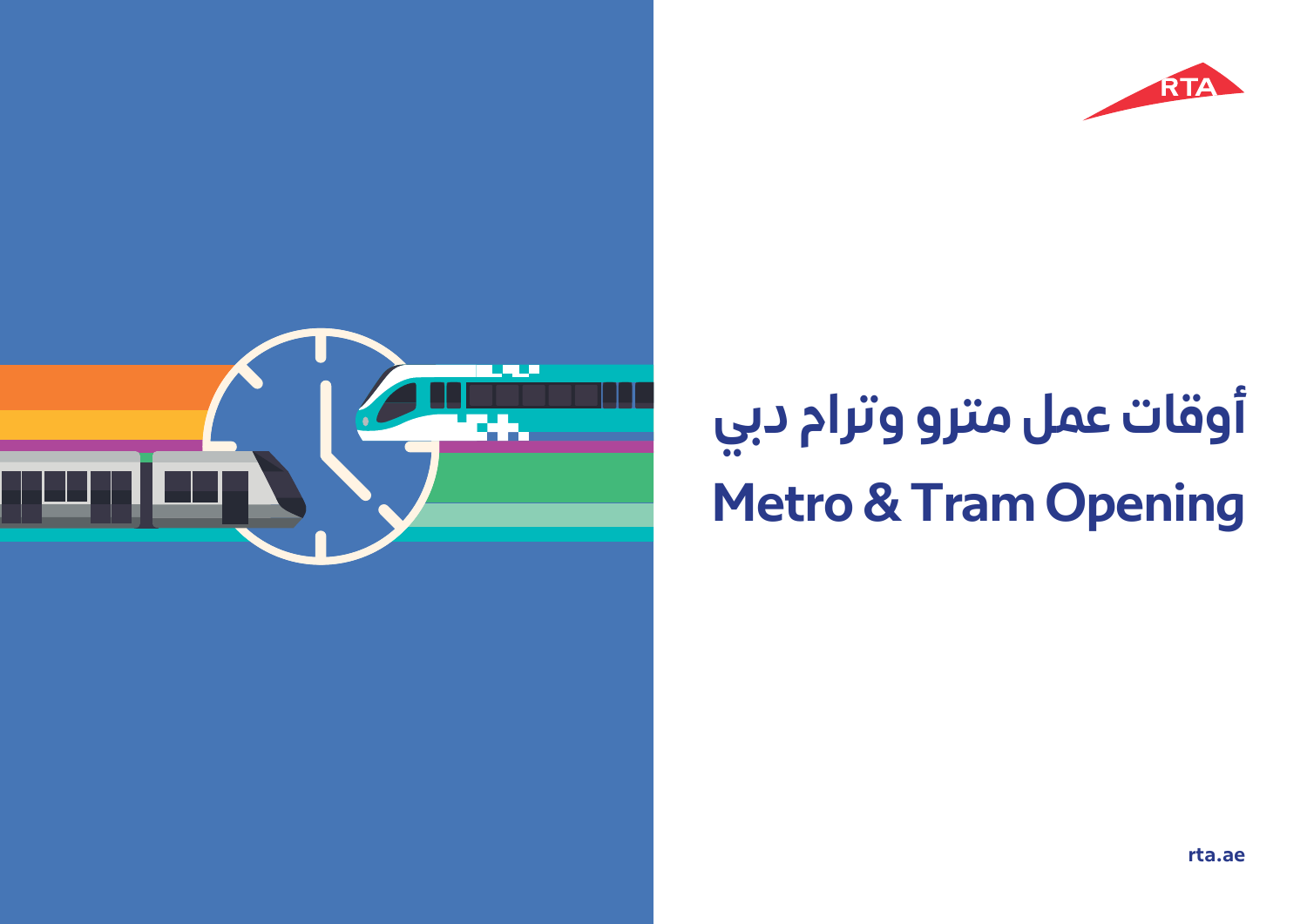## **Dubai Metro (MRed) - Red Line to centrepoint دبي مترو – الخط الأحمر المتجه إلى محطة سنتربوينت**

|                         |            |                                 |                                | الاثنين إلى الخميس<br><b>Monday to Thursday</b>              |                                | الجمعة<br><b>Friday</b>                                      | السبت<br><b>Saturday</b>       |                                                              | الأحد<br><b>Sunday</b>         |                                                              |
|-------------------------|------------|---------------------------------|--------------------------------|--------------------------------------------------------------|--------------------------------|--------------------------------------------------------------|--------------------------------|--------------------------------------------------------------|--------------------------------|--------------------------------------------------------------|
|                         |            | إلى سنتربوينت<br>To centrepoint | آول قطار<br><b>First train</b> | آخر قطار<br>(المحطة مغلقة)<br>Last train<br>(Station closed) | آول قطار<br><b>First train</b> | آخر قطار<br>(المحطة مغلقة)<br>Last train<br>(Station closed) | أول قطار<br><b>First train</b> | آخر قطار<br>(المحطة مغلقة)<br>Last train<br>(Station closed) | أول قطار<br><b>First train</b> | آخر قطار<br>(المحطة مغلقة)<br>Last train<br>(Station closed) |
| إكسبو 2020              | <b>R76</b> | <b>EXPO 2020</b>                | 5:00                           | 22:47                                                        | 5:00                           | 23:48                                                        | 5:00                           | 22:48                                                        | 8:00                           | 22:48                                                        |
| مجمع دبي للإستثمار      | <b>R74</b> | <b>Dubai Investment Park</b>    | 5:05                           | 22:52                                                        | 5:05                           | 23:54                                                        | 5:06                           | 22:54                                                        | 8:06                           | 22:53                                                        |
| عقارات جميرا للجولف     | <b>R73</b> | <b>Jumeirah Golf Estates</b>    | 5:08                           | 22:55                                                        | 5:08                           | 23:56                                                        | 5:08                           | 22:56                                                        | 8:08                           | 22:56                                                        |
| الفرجان                 | <b>R72</b> | <b>Al Furjan</b>                | 5:00                           | 22:57                                                        | 5:00                           | 23:59                                                        | 5:00                           | 22:59                                                        | 8:05                           | 22:58                                                        |
| دیسکفری جاردنز          | <b>R71</b> | <b>Discovery Gardens</b>        | 5:01                           | 22:59                                                        | 5:01                           | 0:00                                                         | 5:01                           | 23:01                                                        | 8:07                           | 23:00                                                        |
| الحدائق                 | <b>R70</b> | <b>The Gardens</b>              | 5:03                           | 23:01                                                        | 5:03                           | 0:03                                                         | 5:03                           | 23:03                                                        | 8:09                           | 23:02                                                        |
| جبل على                 | <b>R38</b> | <b>Jabal Ali</b>                | 5:06                           | 23:04                                                        | 5:06                           | 0:05                                                         | 5:06                           | 23:06                                                        | 8:12                           | 23:05                                                        |
| مركز دبى للسلع المتعددة | <b>R37</b> | <b>DMCC</b>                     | 5:00                           | 23:07                                                        | 5:00                           | 0:08                                                         | 5:00                           | 23:08                                                        | 8:05                           | 23:08                                                        |
| شوبا العقارية           | <b>R36</b> | <b>SOBHA REALTY</b>             | 5:02                           | 23:09                                                        | 5:02                           | 0:10                                                         | 5:02                           | 23:10                                                        | 8:07                           | 23:10                                                        |
| الخيل                   | <b>R35</b> | <b>Al Khail</b>                 | 5:04                           | 23:11                                                        | 5:04                           | 0:12                                                         | 5:04                           | 23:12                                                        | 8:09                           | 23:12                                                        |
| مدينة دبي للانترنت      | <b>R34</b> | <b>Dubai Internet City</b>      | 5:06                           | 23:14                                                        | 5:06                           | 0:15                                                         | 5:06                           | 23:15                                                        | 8:03                           | 23:15                                                        |
| المشرق                  | <b>R33</b> | mashreq                         | 5:09                           | 23:16                                                        | 5:09                           | O:17                                                         | 5:09                           | 23:18                                                        | 8:06                           | 23:17                                                        |
| مول الإمارات            | <b>R32</b> | <b>Mall of the Emirates</b>     | 5:11                           | 23:18                                                        | 5:11                           | O:19                                                         | 5:11                           | 23:20                                                        | 8:08                           | 23:19                                                        |
| إكويتي                  | <b>R31</b> | Equiti                          | 5:00                           | 23:20                                                        | 5:00                           | 0:21                                                         | 5:00                           | 23:21                                                        | 8:00                           | 23:21                                                        |
| الصفا                   | <b>R29</b> | Al Safa                         | 5:03                           | 23:24                                                        | 5:03                           | 0:25                                                         | 5:03                           | 23:25                                                        | 8:04                           | 23:25                                                        |
| الخليج التجارى          | <b>R26</b> | <b>Business Bay</b>             | 5:08                           | 23:29                                                        | 5:08                           | 0:30                                                         | 5:08                           | 23:30                                                        | 8:00                           | 23:30                                                        |
| برج خليفة/دبي مول       | <b>R25</b> | Burj Khalifa / Dubai Mall       | 5:10                           | 23:31                                                        | 5:10                           | 0:32                                                         | 5:10                           | 23:32                                                        | 8:02                           | 23:32                                                        |
| المركز المالى           | <b>R24</b> | <b>Financial Centre</b>         | 5:12                           | 23:33                                                        | 5:12                           | 0:34                                                         | 5:12                           | 23:34                                                        | 8:04                           | 23:34                                                        |
| أبراج الإمارات          | <b>R23</b> | <b>Emirates Towers</b>          | 5:00                           | 23:34                                                        | 5:00                           | 0:35                                                         | 5:00                           | 23:36                                                        | 8:06                           | 23:35                                                        |
| المركز التجارى العالمي  | <b>R22</b> | <b>World Trade Centre</b>       | 5:01                           | 23:36                                                        | 5:01                           | 0:37                                                         | 5:01                           | 23:38                                                        | 8:08                           | 23:37                                                        |
| R21 max ماكس            |            |                                 | 5:03                           | 23:38                                                        | 5:03                           | 0:39                                                         | 5:03                           | 23:40                                                        | 8:10                           | 23:39                                                        |
| بنك أبوظبي التجاري      |            | R <sub>20</sub> ADCB            | 5:05                           | 23:40                                                        | 5:05                           | 0:41                                                         | 5:05                           | 23:42                                                        | 8:12                           | 23:41                                                        |
| برجمان - الخط الأحمر    | <b>R19</b> | <b>BurJuman - Red Line</b>      | 5:08                           | 23:43                                                        | 5:08                           | 0:44                                                         | 5:08                           | 23:44                                                        | 8:05                           | 23:44                                                        |
| الاتحاد - الخط الأحمر   | <b>R18</b> | Union - Red Line                | 5:11                           | 23:46                                                        | 5:11                           | 0:47                                                         | 5:11                           | 23:47                                                        | 8:08                           | 23:47                                                        |
| الرقة                   | <b>R17</b> | Al Rigga                        | 5:00                           | 23:48                                                        | 5:00                           | 0:49                                                         | 5:00                           | 23:49                                                        | 8:10                           | 23:49                                                        |
| سیتی سنتر دیرة          | <b>R16</b> | <b>City Centre Deira</b>        | 5:02                           | 23:50                                                        | 5:02                           | 0:51                                                         | 5:02                           | 23:51                                                        | 8:12                           | 23:51                                                        |
| جي جي کو                | <b>R15</b> | <b>GGICO</b>                    | 5:04                           | 23:52                                                        | 5:04                           | 0:53                                                         | 5:04                           | 23:53                                                        | 8:14                           | 23:53                                                        |
| المطار - مبنى رقم 1     | <b>R14</b> | <b>Airport Terminal 1</b>       | 5:06                           | 23:54                                                        | 5:06                           | 0:55                                                         | 5:06                           | 23:56                                                        | 8:17                           | 23:55                                                        |
| المطار - مبنى رقم 3     | <b>R13</b> | <b>Airport Terminal 3</b>       | 5:08                           | 23:56                                                        | 5:08                           | 0:57                                                         | 5:08                           | 23:57                                                        | 8:18                           | 23:57                                                        |
| طيران الإمارات          | <b>R12</b> | <b>Emirates</b>                 | 5:09                           | 23:58                                                        | 5:09                           | 0:59                                                         | 5:09                           | 23:59                                                        | 8:20                           | 23:59                                                        |
| سنتربوينت (وقت الوصول)  | <b>R11</b> | centrepoint (arrival time)      | 5:13                           | 0:01                                                         | 5:13                           | 1:02                                                         | 5:13                           | 0:03                                                         | 8:24                           | 0:02                                                         |

#### **Remarks:**

Times are as per station clocks. Timings may vary during special events and occasions. If you are changing trains at an interchange station (R18/R19/R38) please ensure to reach the outbound platform within 5 minutes.

**ملاحظات:**

الأوقات المعروضة حسب ساعة المحطة. المواقيت المعروضة بالإمكان أن تتغير خلال فترة الأعياد والفعاليات الخاصة. في حال استبدال القطار في إحدى المحطات الرئيسية (18R19/R38/R(، يرجى التأكد من الوصول إلى المنصة خلال مدة أقصاها خمس دقائق.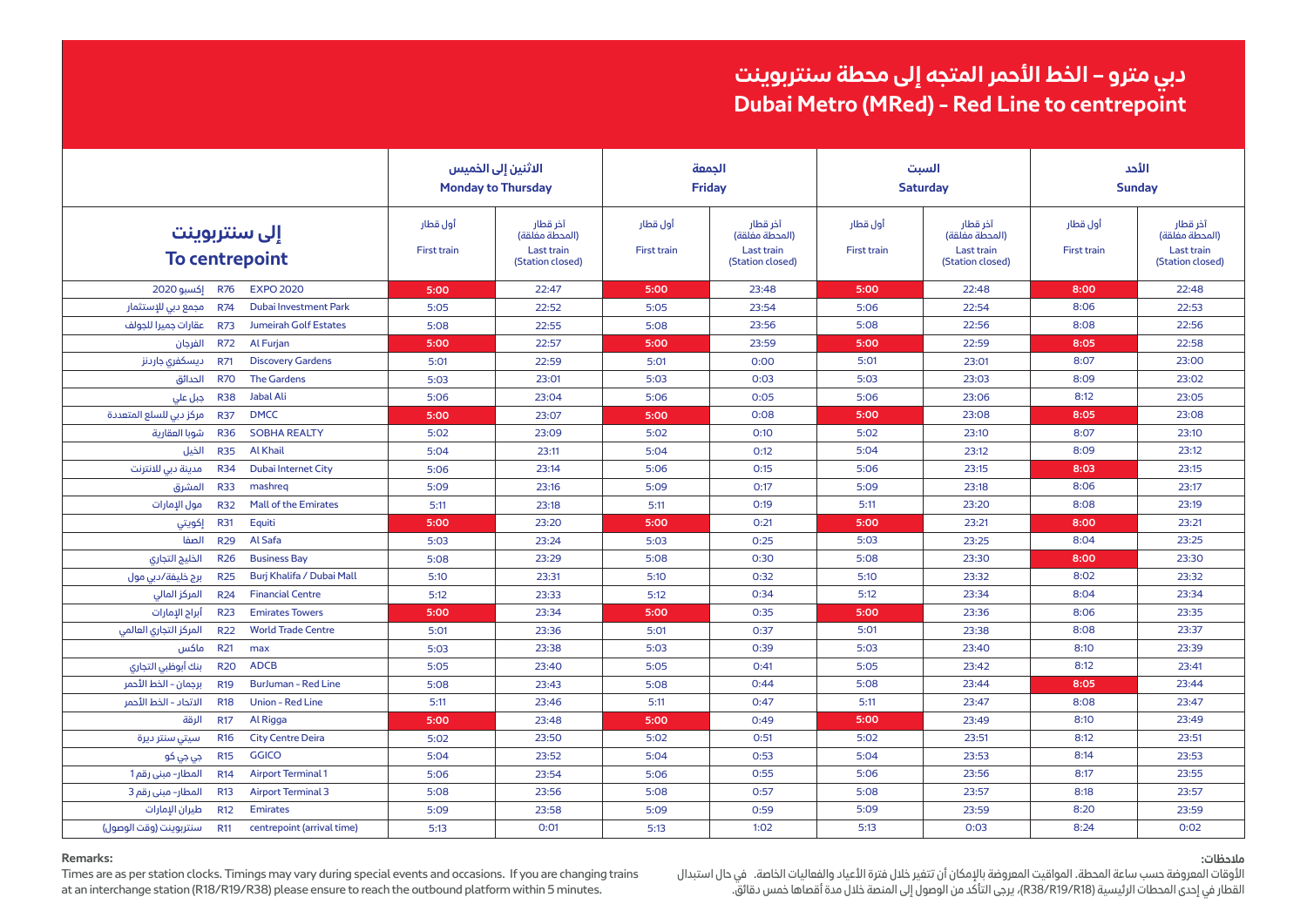## **Dubai Metro (MRed) - Red Line to Expo 2020 دبي مترو – الخط الأحمر المتجه إلى محطة إكسبو ٢٠٢٠**

|                                                      |            |                                              | <b>Monday to Thursday</b>      | الاثنين إلى الخميس                                           | الجمعة<br><b>Friday</b>        |                                                              | السبت<br><b>Saturday</b>       |                                                              | الأحد<br><b>Sunday</b>         |                                                              |
|------------------------------------------------------|------------|----------------------------------------------|--------------------------------|--------------------------------------------------------------|--------------------------------|--------------------------------------------------------------|--------------------------------|--------------------------------------------------------------|--------------------------------|--------------------------------------------------------------|
| إلى إكسبو 2020<br>To Expo 2020                       |            |                                              | أول قطار<br><b>First train</b> | آخر قطار<br>(المحطة مغلقة)<br>Last train<br>(Station closed) | أول قطار<br><b>First train</b> | آخر قطار<br>(المحطة مغلقة)<br>Last train<br>(Station closed) | أول قطار<br><b>First train</b> | آخر قطار<br>(المحطة مغلقة)<br>Last train<br>(Station closed) | أول قطار<br><b>First train</b> | آخر قطار<br>(المحطة مغلقة)<br>Last train<br>(Station closed) |
| سنتربوينت                                            | <b>R11</b> | centrepoint                                  | 5:00                           | 22:48                                                        | 5:00                           | 23:48                                                        | 5:00                           | 22:48                                                        | 8:00                           | 22:49                                                        |
| طيران الإمارات                                       | <b>R12</b> | <b>Emirates</b>                              | 5:03                           | 22:51                                                        | 5:03                           | 23:51                                                        | 5:03                           | 22:51                                                        | 8:03                           | 22:52                                                        |
| المطار - مبنى رقم 3                                  | <b>R13</b> | <b>Airport Terminal 3</b>                    | 5:05                           | 22:53                                                        | 5:05                           | 23:53                                                        | 5:05                           | 22:53                                                        | 8:05                           | 22:54                                                        |
| المطار - مبنى رقم 1                                  | <b>R14</b> | <b>Airport Terminal 1</b>                    | 5:06                           | 22:55                                                        | 5:06                           | 23:55                                                        | 5:06                           | 22:55                                                        | 8:07                           | 22:56                                                        |
| جي جي کو                                             | <b>R15</b> | <b>GGICO</b>                                 | 5:09                           | 22:57                                                        | 5:09                           | 23:57                                                        | 5:09                           | 22:57                                                        | 8:09                           | 22:58                                                        |
| سیتی سنتر دیرة                                       | <b>R16</b> | <b>City Centre Deira</b>                     | 5:11                           | 22:59                                                        | 5:11                           | 23:59                                                        | 5:11                           | 22:59                                                        | 8:05                           | 23:00                                                        |
| الرقة                                                | <b>R17</b> | Al Rigga                                     | 5:00                           | 23:01                                                        | 5:00                           | 0:01                                                         | 5:00                           | 23:01                                                        | 8:07                           | 23:02                                                        |
| الاتحاد - الخط الأحمر                                | <b>R18</b> | <b>Union - Red Line</b>                      | 5:02                           | 23:03                                                        | 5:02                           | 0:03                                                         | 5:02                           | 23:04                                                        | 8:03                           | 23:04                                                        |
| برجمان - الخط الأحمر                                 | <b>R19</b> | <b>BurJuman - Red Line</b>                   | 5:05                           | 23:06                                                        | 5:05                           | 0:06                                                         | 5:05                           | 23:06                                                        | 8:00                           | 23:07                                                        |
| بنك أبوظبي التجاري                                   | <b>R20</b> | <b>ADCB</b>                                  | 5:07                           | 23:08                                                        | 5:07                           | 0:08                                                         | 5:07                           | 23:08                                                        | 8:02                           | 23:09                                                        |
| ماكس                                                 | <b>R21</b> | max                                          | 5:09                           | 23:10                                                        | 5:09                           | 0:10                                                         | 5:09                           | 23:10                                                        | 8:04                           | 23:11                                                        |
| المركز التجارى العالمي                               | <b>R22</b> | <b>World Trade Centre</b>                    | 5:11                           | 23:12                                                        | 5:11                           | 0:12                                                         | 5:11                           | 23:12                                                        | 8:00                           | 23:13                                                        |
| أبراج الإمارات                                       | <b>R23</b> | <b>Emirates Towers</b>                       | 5:00                           | 23:14                                                        | 5:00                           | 0:14                                                         | 5:00                           | 23:14                                                        | 8:02                           | 23:15                                                        |
| المركز المالى                                        | <b>R24</b> | <b>Financial Centre</b>                      | 5:01                           | 23:15                                                        | 5:01                           | 0:15                                                         | 5:01                           | 23:16                                                        | 8:03                           | 23:16                                                        |
| برج خليفة/دبي مول                                    | <b>R25</b> | Burj Khalifa / Dubai Mall                    | 5:03                           | 23:17                                                        | 5:03                           | 0:17                                                         | 5:03                           | 23:18                                                        | 8:05                           | 23:18                                                        |
| الخليج التجارى                                       | <b>R26</b> | <b>Business Bay</b>                          | 5:05                           | 23:20                                                        | 5:05                           | 0:20                                                         | 5:05                           | 23:20                                                        | 8:02                           | 23:21                                                        |
| الصفا                                                | <b>R29</b> | Al Safa                                      | 5:10                           | 23:24                                                        | 5:10                           | 0:24                                                         | 5:10                           | 23:25                                                        | 8:06                           | 23:25                                                        |
| إكويتي                                               | <b>R31</b> | Equiti                                       | 5:00                           | 23:28                                                        | 5:00                           | 0:28                                                         | 5:00                           | 23:28                                                        | 8:10                           | 23:29                                                        |
| مول الإمارات                                         | <b>R32</b> | <b>Mall of the Emirates</b>                  | 5:01                           | 23:30                                                        | 5:01                           | 0:30                                                         | 5:01                           | 23:30                                                        | 8:03                           | 23:31                                                        |
| المشرق                                               | <b>R33</b> | mashreq                                      | 5:03                           | 23:32                                                        | 5:03                           | 0:32                                                         | 5:03                           | 23:32                                                        | 8:05                           | 23:33                                                        |
|                                                      |            | R34 Dubai Internet City مدينة دبي للانترنت   | 5:06                           | 23:35                                                        | 5:06                           | 0:35                                                         | 5:06                           | 23:35                                                        | 8:08                           | 23:36                                                        |
|                                                      |            | R35 Al Khail                                 | 5:08                           | 23:37                                                        | 5:08                           | 0:37                                                         | 5:08                           | 23:37                                                        | 8:10                           | 23:38                                                        |
|                                                      |            | R36 SOBHA REALTY شوبا العقارية               | 5:11                           | 23:39                                                        | 5:11                           | 0:39                                                         | 5:11                           | 23:40                                                        | 8:03                           | 23:40                                                        |
|                                                      |            |                                              | 5:00                           | 23:41                                                        | 5:00                           | 0:41                                                         | 5:00                           | 23:42                                                        | 8:05                           | 23:42                                                        |
|                                                      |            | R38 Jabal Ali جبل على                        | 5:02                           | 23:44                                                        | 5:02                           | 0:44                                                         | 5:02                           | 23:44                                                        | 8:08                           | 23:45                                                        |
|                                                      |            | R70 The Gardens                              | 5:05                           | 23:47                                                        | 5:05                           | 0:47                                                         | 5:05                           | 23:47                                                        | 8:11                           | 23:48                                                        |
| R71 دیسکفری جاردنز                                   |            | <b>Discovery Gardens</b>                     | 5:07                           | 23:49                                                        | 5:07                           | 0:49                                                         | 5:07                           | 23:49                                                        | 8:13                           | 23:50                                                        |
|                                                      |            | الفرجان R72 Al Furjan                        | 5:09                           | 23:51                                                        | 5:09                           | 0:51                                                         | 5:09                           | 23:51                                                        | 8:15                           | 23:52                                                        |
|                                                      |            | Jumeirah Golf Estates عقارات جميرا للجولف    | 5:12                           | 23:54                                                        | 5:12                           | 0:54                                                         | 5:12                           | 23:54                                                        | 8:18                           | 23:55                                                        |
|                                                      |            | مجمع دبي للإستثمار R74 Dubai Investment Park | 5:15                           | 23:56                                                        | 5:15                           | 0:56                                                         | 5:15                           | 23:57                                                        | 8:20                           | 23:57                                                        |
| R76 Expo 2020 (arrival time) إكسبو 2020 (وقت الوصول) |            |                                              | 5:20                           | 0:01                                                         | 5:20                           | 1:01                                                         | 5:19                           | 0:02                                                         | 8:25                           | 0:02                                                         |
|                                                      |            |                                              |                                |                                                              |                                |                                                              |                                |                                                              |                                |                                                              |

#### **Remarks:**

Times are as per station clocks. Timings may vary during special events and occasions. If you are changing trains at an interchange station (R18/R19/R38) please ensure to reach the outbound platform within 5 minutes.

**ملاحظات:**

الأوقات المعروضة حسب ساعة المحطة. المواقيت المعروضة بالإمكان أن تتغير خلال فترة الأعياد والفعاليات الخاصة. في حال استبدال القطار في إحدى المحطات الرئيسية (18R19/R38/R(، يرجى التأكد من الوصول إلى المنصة خلال مدة أقصاها خمس دقائق.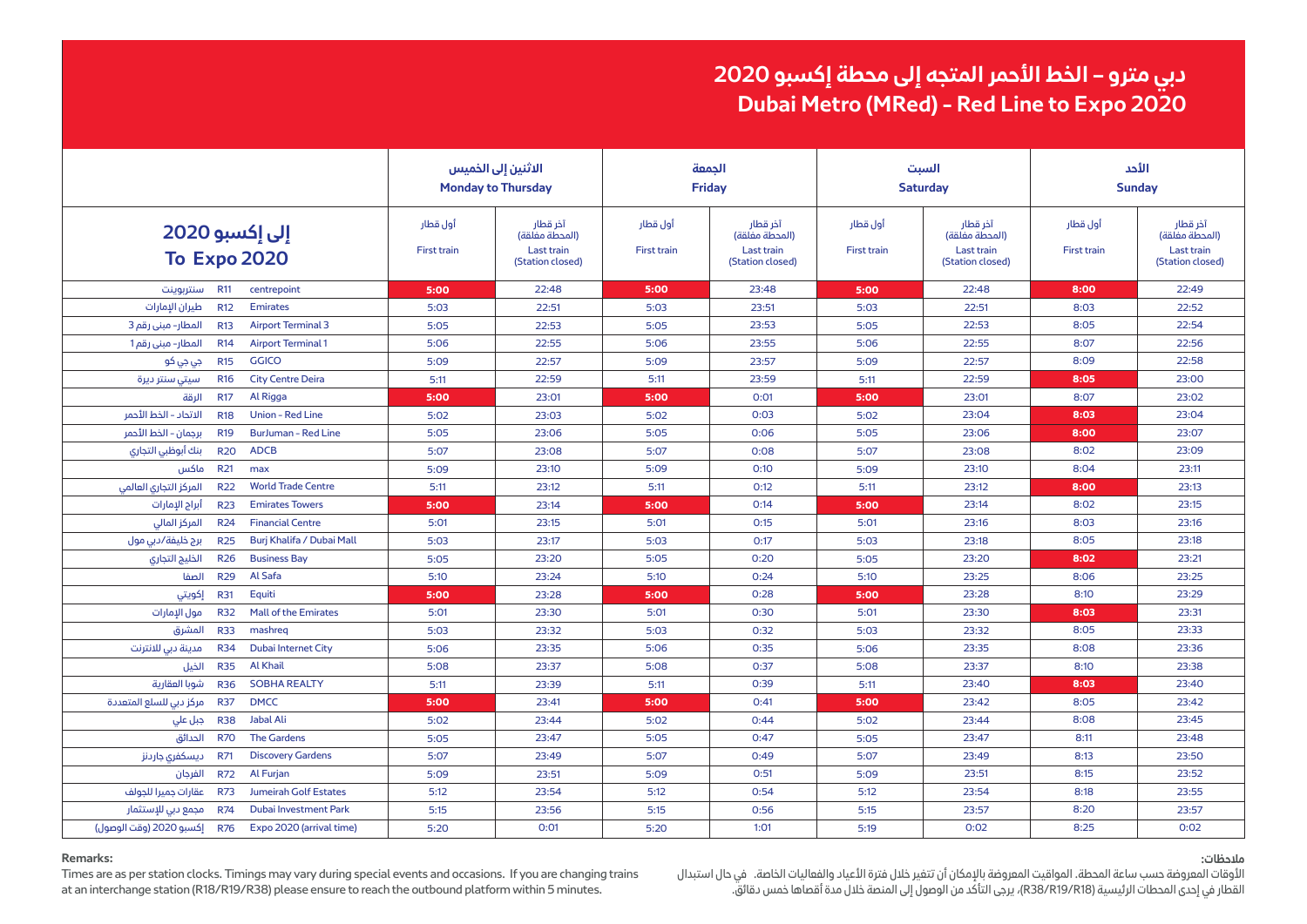# **Dubai Metro (MBrch) - Branch Line to UAE Exchange دبي مترو – فرع الخط الأحمر المتجه إلى محطة الإمارات العربية المتحدة للصرافة**

|                                                                                                     |                         | الاثنين إلى الخميس<br><b>Monday to Thursday</b>              |                         | الحمعة<br><b>Friday</b>                                      |                                | السبت<br><b>Saturday</b>                                     |                                | الأحد<br><b>Sunday</b>                                       |
|-----------------------------------------------------------------------------------------------------|-------------------------|--------------------------------------------------------------|-------------------------|--------------------------------------------------------------|--------------------------------|--------------------------------------------------------------|--------------------------------|--------------------------------------------------------------|
| إلى الإمارات العربية المتحدة للصرافة<br><b>To UAE Exchange</b>                                      | أول قطار<br>First train | آخر قطار<br>(المحطة مغلقة)<br>Last train<br>(Station closed) | أول قطار<br>First train | آخر قطار<br>(المحطة مغلقة)<br>Last train<br>(Station closed) | أول قطار<br><b>First train</b> | آخر قطار<br>(المحطة مغلقة)<br>Last train<br>(Station closed) | أول قطار<br><b>First train</b> | آخر قطار<br>(المحطة مغلقة)<br>Last train<br>(Station closed) |
| R38 Jabal Ali جبل على                                                                               | 5:00                    | 23:50                                                        | 5:00                    | 0:51                                                         | 5:00                           | 23:54                                                        | 8:00                           | 23:50                                                        |
| R39 Ibn Battuta<br>ابن بطوطة                                                                        | 5:02                    | 23:52                                                        | 5:02                    | 0:54                                                         | 5:02                           | 23:57                                                        | 8:02                           | 23:53                                                        |
| الطاقة<br>R40 Energy                                                                                | 5:05                    | 23:55                                                        | 5:05                    | 0:57                                                         | 5:05                           | 0:00                                                         | 8:05                           | 23:56                                                        |
| دانوب<br>R41<br>Danube                                                                              | 5:08                    | 23:58                                                        | 5:08                    | 1:00                                                         | 5:08                           | 0:03                                                         | 8:08                           | 23:59                                                        |
| R42       الإمارات العربية المتحدة للصرافة<br><b>UAE Exchange</b><br>(وقت الوصول)<br>(arrival time) | 5:11                    | O:O1                                                         | 5:11                    | 1:03                                                         | 5:11                           | 0:06                                                         | 8:11                           | 0:02                                                         |

#### **Remarks:**

Times are as per station clocks. Timings may vary during special events and occasions. If you are changing trains at an interchange station (Jabal Ali) please ensure to reach the outbound platform within 5 minutes.

#### **ملاحظات:**

الأوقات المعروضة حسب ساعة المحطة. المواقيت المعروضة بالإمكان أن تتغير خلال فترة الأعياد والفعاليات الخاصة. في حال استبدال القطار في إحدى المحطات الرئيسية (جبل علي)، يرجى التأكد من الوصول إلى المنصة خلال مدة أقصاها خمس دقائق.

**Dubai Metro (MBrch) - Branch Line to Jabal Ali دبي مترو – فرع الخط الأحمر المتجه إلى محطة جبل علي**

|                                                                |                         | الاثنين إلى الخميس<br><b>Monday to Thursday</b>              |                         | الجمعة<br><b>Friday</b>                                      |                                | السبت<br><b>Saturday</b>                                     |                                | الأحد<br><b>Sunday</b>                                       |
|----------------------------------------------------------------|-------------------------|--------------------------------------------------------------|-------------------------|--------------------------------------------------------------|--------------------------------|--------------------------------------------------------------|--------------------------------|--------------------------------------------------------------|
| إلى جبل علي<br>To Jabal Ali                                    | أول قطار<br>First train | آخر قطار<br>(المحطة مغلقة)<br>Last train<br>(Station closed) | أول قطار<br>First train | آخر قطار<br>(المحطة مغلقة)<br>Last train<br>(Station closed) | أول قطار<br><b>First train</b> | آخر قطار<br>(المحطة مغلقة)<br>Last train<br>(Station closed) | أول قطار<br><b>First train</b> | آخر قطار<br>(المحطة مغلقة)<br>Last train<br>(Station closed) |
| الإمارات العربية المتحدة للصرافة<br>R42 UAE Exchange           | 5:00                    | 23:50                                                        | 5:00                    | 0:51                                                         | 5:00                           | 23:54                                                        | 8:00                           | 23:50                                                        |
| دانوب<br><b>R41</b><br>Danube                                  | 5:02                    | 23:53                                                        | 5:02                    | 0:54                                                         | 5:02                           | 23:57                                                        | 8:02                           | 23:53                                                        |
| الطاقة<br>R40 Energy                                           | 5:05                    | 23:56                                                        | 5:05                    | 0:57                                                         | 5:05                           | 0:00                                                         | 8:05                           | 23:56                                                        |
| ابن بطوطة<br><b>R39</b><br>Ibn Battuta                         | 5:08                    | 23:59                                                        | 5:08                    | 1:00                                                         | 5:08                           | 0:03                                                         | 8:08                           | 23:59                                                        |
| جبل على (وقت الوصول)<br><b>R38</b><br>Jabal Ali (arrival time) | 5:10                    | O:O1                                                         | 5:10                    | 1:02                                                         | 5:10                           | 0:05                                                         | 8:10                           | O:O1                                                         |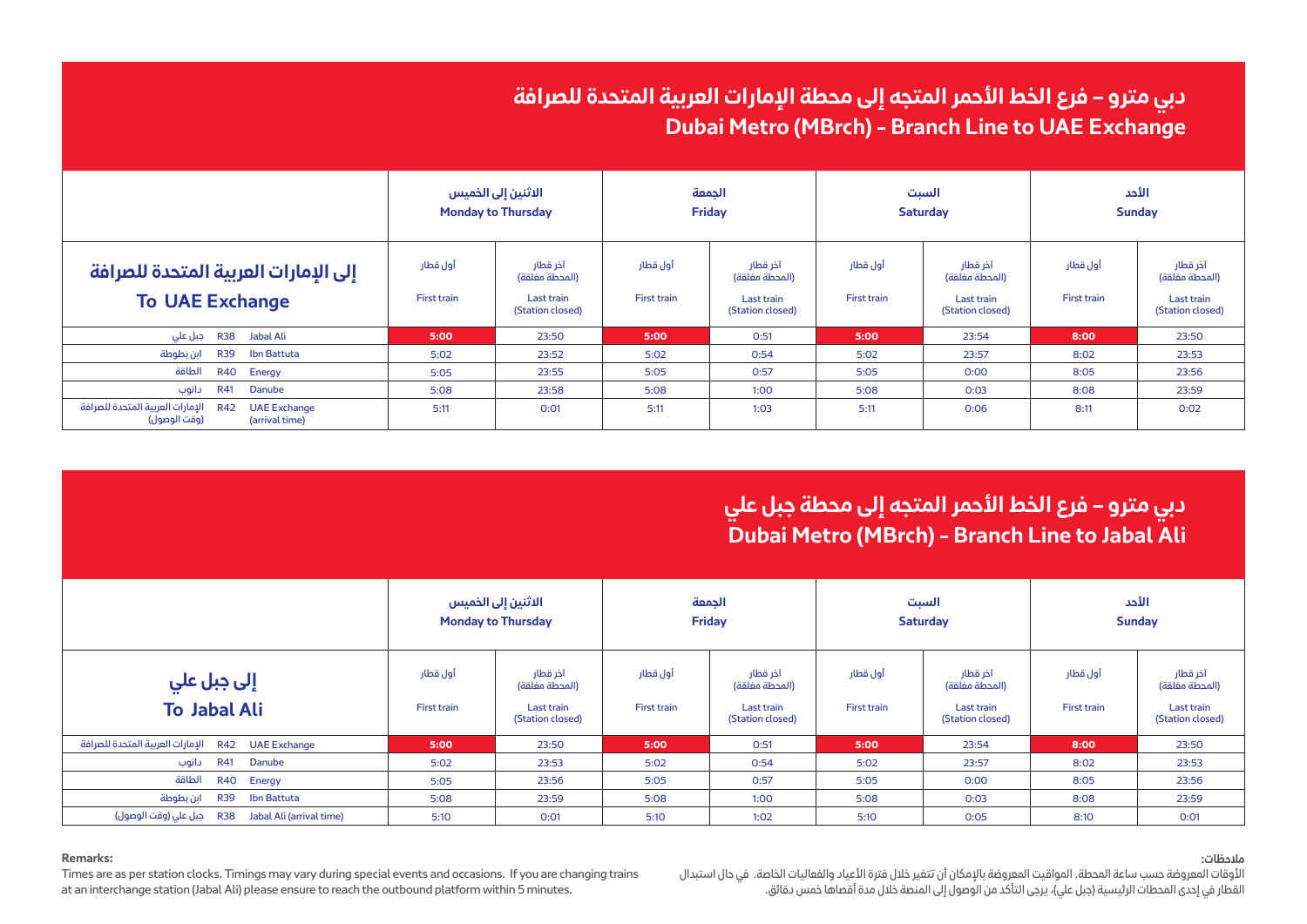# **Dubai Metro (MGrn) - Green Line to Creek دبي مترو – الخط الأخضر المتجه إلى محطة الخور**

|                              |                 |                                                |                                                              | الاثنين إلى الخميس<br><b>Monday to Thursday</b> | الجمعة<br><b>Friday</b>                                      |                         | السبت<br><b>Saturday</b>                                     |                                | الأحد<br><b>Sunday</b>                                       |       |
|------------------------------|-----------------|------------------------------------------------|--------------------------------------------------------------|-------------------------------------------------|--------------------------------------------------------------|-------------------------|--------------------------------------------------------------|--------------------------------|--------------------------------------------------------------|-------|
| إلى الخور<br><b>To Creek</b> |                 | أول قطار<br>First train                        | آخر قطار<br>(المحطة مغلقة)<br>Last train<br>(Station closed) | أول قطار<br>First train                         | آخر قطار<br>(المحطة مغلقة)<br>Last train<br>(Station closed) | أول قطار<br>First train | آخر قطار<br>(المحطة مغلقة)<br>Last train<br>(Station closed) | أول قطار<br><b>First train</b> | آخر قطار<br>(المحطة مغلقة)<br>Last train<br>(Station closed) |       |
| اتصالات                      | G11             | Etisalat                                       | 5:01                                                         | 23:23                                           | 5:01                                                         | 0:23                    | 5:01                                                         | 23:21                          | 8:01                                                         | 23:22 |
| القصيص                       | G12             | <b>Al Qusais</b>                               | 5:04                                                         | 23:26                                           | 5:04                                                         | 0:26                    | 5:04                                                         | 23:24                          | 8:04                                                         | 23:25 |
| المنطقة الحرة بمطار دبى      | G13             | <b>Dubai Airport Free Zone</b>                 | 5:06                                                         | 23:28                                           | 5:06                                                         | 0:28                    | 5:06                                                         | 23:26                          | 8:06                                                         | 23:27 |
| النهدة                       | G14             | <b>Al Nahda</b>                                | 5:08                                                         | 23:30                                           | 5:08                                                         | 0:29                    | 5:08                                                         | 23:27                          | 8:08                                                         | 23:29 |
| الاستاد                      | G15             | Stadium                                        | 5:00                                                         | 23:32                                           | 5:00                                                         | 0:31                    | 5:00                                                         | 23:29                          | 8:00                                                         | 23:31 |
| القيادة                      | G16             | Al Qiyadah                                     | 5:02                                                         | 23:34                                           | 5:02                                                         | 0:33                    | 5:02                                                         | 23:31                          | 8:02                                                         | 23:33 |
| أبوهيل                       | G17             | <b>Abu Hail</b>                                | 5:03                                                         | 23:35                                           | 5:03                                                         | 0:35                    | 5:03                                                         | 23:33                          | 8:03                                                         | 23:34 |
| أبوبكر الصديق                | G18             | Abu Baker Al Siddique                          | 5:05                                                         | 23:37                                           | 5:05                                                         | 0:37                    | 5:05                                                         | 23:35                          | 8:00                                                         | 23:36 |
| صلاح الدين                   | G19             | Salah Al Din                                   | 5:07                                                         | 23:39                                           | 5:07                                                         | 0:39                    | 5:07                                                         | 23:37                          | 8:02                                                         | 23:38 |
| الاتحاد - الخط الأخضر        | G <sub>20</sub> | <b>Union - Green Line</b>                      | 5:00                                                         | 23:42                                           | 5:00                                                         | 0:41                    | 5:00                                                         | 23:39                          | 8:00                                                         | 23:41 |
| بنی یاس                      | G <sub>21</sub> | <b>Baniyas Square</b>                          | 5:02                                                         | 23:44                                           | 5:02                                                         | 0:43                    | 5:02                                                         | 23:41                          | 8:02                                                         | 23:43 |
| سوق الذهب                    | G <sub>22</sub> | <b>Gold Soug</b>                               | 5:04                                                         | 23:46                                           | 5:04                                                         | 0:45                    | 5:04                                                         | 23:43                          | 8:04                                                         | 23:45 |
| الراس                        |                 | G23 Al Ras                                     | 5:06                                                         | 23:48                                           | 5:06                                                         | 0:47                    | 5:06                                                         | 23:45                          | 8:06                                                         | 23:47 |
| الغبيبة                      |                 | G24 Al Ghubaiba                                | 5:07                                                         | 23:49                                           | 5:07                                                         | 0:49                    | 5:07                                                         | 23:47                          | 8:07                                                         | 23:48 |
|                              |                 | G25     Sharaf DG     شرف دي جي                | 5:10                                                         | 23:52                                           | 5:10                                                         | 0:51                    | 5:10                                                         | 23:49                          | 8:10                                                         | 23:51 |
|                              |                 | G26 BurJuman - Green Line برجمان - الخط الأخضر | 5:02                                                         | 23:54                                           | 5:02                                                         | 0:53                    | 5:02                                                         | 23:51                          | 8:02                                                         | 23:53 |
|                              |                 | G27 Oud Metha عود ميثاء                        | 5:04                                                         | 23:56                                           | 5:04                                                         | 0:56                    | 5:04                                                         | 23:54                          | 8:04                                                         | 23:55 |
| مدينة دبي الطبية             |                 | G28 Dubai Healthcare City                      | 5:07                                                         | 23:59                                           | 5:07                                                         | 0:59                    | 5:07                                                         | 23:57                          | 8:07                                                         | 23:58 |
|                              |                 | G29 Al Jadaf الجداف                            | 5:09                                                         | 0:01                                            | 5:09                                                         | 1:01                    | 5:09                                                         | 23:59                          | 8:09                                                         | 0:00  |
|                              |                 | G30 Creek (arrival time) الخور (وقت الوصول)    | 5:11                                                         | 0:03                                            | 5:11                                                         | 1:03                    | 5:11                                                         | O:O1                           | 8:11                                                         | 0:02  |

#### **Remarks:**

Times are as per station clocks. Timings may vary during special events and occasions. If you are changing trains at an interchange station (G20/G26) please ensure to reach the outbound platform within 5 minutes.

**ملاحظات:**

الأوقات المعروضة حسب ساعة المحطة. المواقيت المعروضة بالإمكان أن تتغير خلال فترة الأعياد والفعاليات الخاصة. في حال استبدال القطار في إحدى المحطات الرئيسية (20G26/G(، يرجى التأكد من الوصول إلى المنصة خلال مدة أقصاها خمس دقائق.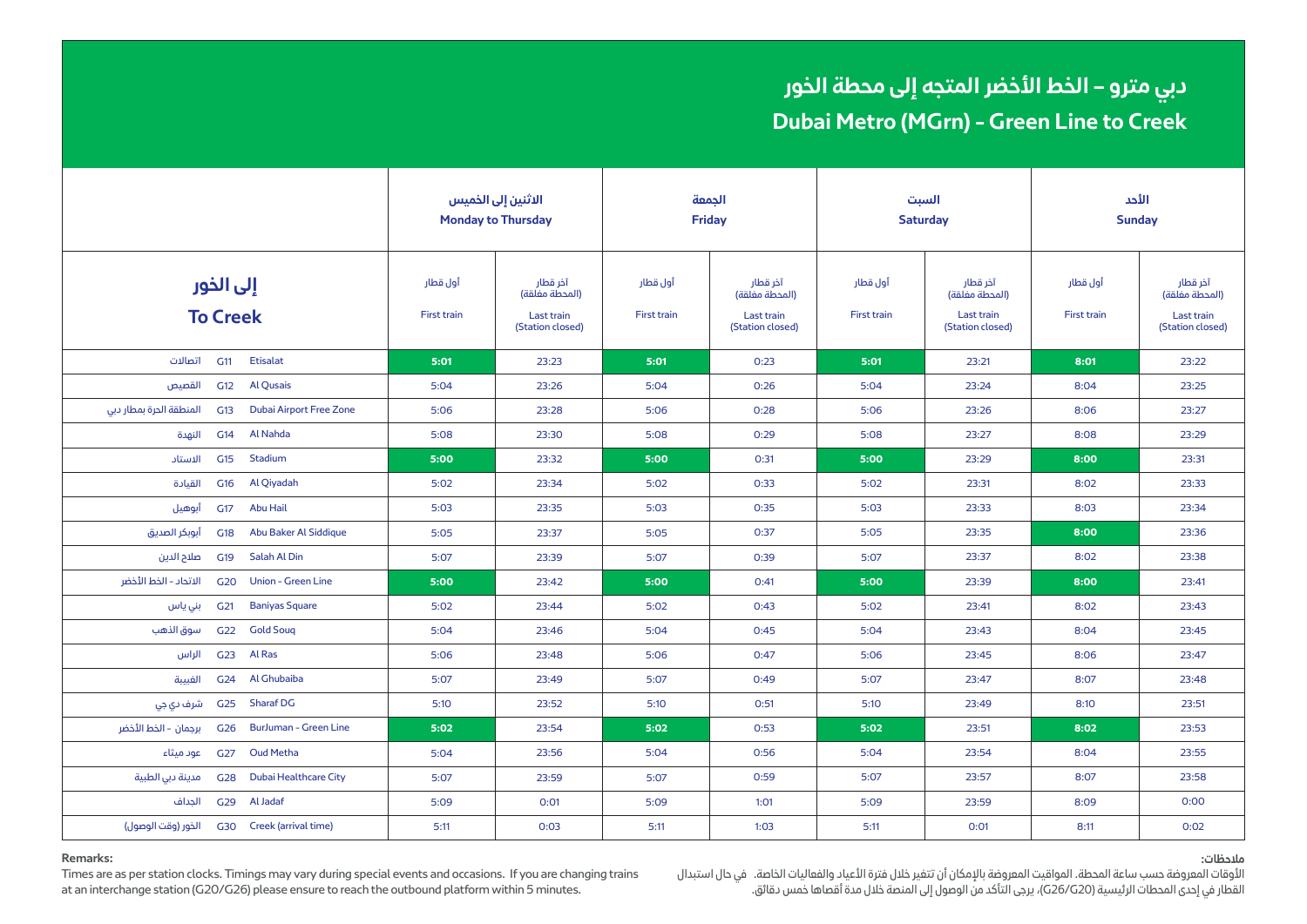|                         |                 |                                                   |                         | الاثنين إلى الخميس<br><b>Monday to Thursday</b>              |                         | الجمعة<br><b>Friday</b>                                      | السبت<br><b>Saturday</b>       |                                                              | الأحد<br><b>Sunday</b>         |                                                              |
|-------------------------|-----------------|---------------------------------------------------|-------------------------|--------------------------------------------------------------|-------------------------|--------------------------------------------------------------|--------------------------------|--------------------------------------------------------------|--------------------------------|--------------------------------------------------------------|
|                         | إلى اتصالات     | <b>To Etisalat</b>                                | أول قطار<br>First train | آخر قطار<br>(المحطة مغلقة)<br>Last train<br>(Station closed) | أول قطار<br>First train | آخر قطار<br>(المحطة مغلقة)<br>Last train<br>(Station closed) | أول قطار<br><b>First train</b> | آخر قطار<br>(المحطة مغلقة)<br>Last train<br>(Station closed) | أول قطار<br><b>First train</b> | آخر قطار<br>(المحطة مغلقة)<br>Last train<br>(Station closed) |
| الخور                   |                 | G30 Creek                                         | 5:03                    | 23:25                                                        | 5:03                    | 0:25                                                         | 5:03                           | 23:23                                                        | 8:03                           | 23:23                                                        |
| الجداف                  | G <sub>29</sub> | Al Jadaf                                          | 5:05                    | 23:27                                                        | 5:05                    | 0:27                                                         | 5:05                           | 23:25                                                        | 8:05                           | 23:25                                                        |
| مدينة دبي الطبية        | G28             | <b>Dubai Healthcare City</b>                      | 5:07                    | 23:29                                                        | 5:07                    | 0:29                                                         | 5:07                           | 23:27                                                        | 8:07                           | 23:27                                                        |
| عود میثاء               | G <sub>27</sub> | Oud Metha                                         | 5:10                    | 23:32                                                        | 5:10                    | 0:31                                                         | 5:10                           | 23:29                                                        | 8:10                           | 23:29                                                        |
| برجمان - الخط الأخضر    | G <sub>26</sub> | <b>BurJuman - Green Line</b>                      | 5:03                    | 23:35                                                        | 5:03                    | 0:34                                                         | 5:03                           | 23:32                                                        | 8:03                           | 23:32                                                        |
| G25 Sharaf DG شرف دي جي |                 |                                                   | 5:04                    | 23:36                                                        | 5:04                    | 0:36                                                         | 5:04                           | 23:34                                                        | 8:04                           | 23:34                                                        |
| الفبيبة                 |                 | G24 Al Ghubaiba                                   | 5:07                    | 23:39                                                        | 5:07                    | 0:38                                                         | 5:07                           | 23:36                                                        | 8:07                           | 23:36                                                        |
| الراس                   |                 | G23 Al Ras                                        | 5:08                    | 23:40                                                        | 5:08                    | 0:40                                                         | 5:08                           | 23:38                                                        | 8:08                           | 23:38                                                        |
| سوق الذهب               | G <sub>22</sub> | <b>Gold Soug</b>                                  | 5:10                    | 23:42                                                        | 5:10                    | 0:42                                                         | 5:10                           | 23:40                                                        | 8:10                           | 23:40                                                        |
| بنى ياس                 | G <sub>21</sub> | <b>Baniyas Square</b>                             | 5:12                    | 23:44                                                        | 5:12                    | 0:44                                                         | 5:12                           | 23:42                                                        | 8:12                           | 23:42                                                        |
| الاتحاد - الخط الأخضر   | G20             | <b>Union - Green Line</b>                         | 5:05                    | 23:47                                                        | 5:05                    | 0:46                                                         | 5:05                           | 23:44                                                        | 8:05                           | 23:44                                                        |
| صلاح الدين              | G19             | Salah Al Din                                      | 5:07                    | 23:49                                                        | 5:07                    | 0:48                                                         | 5:07                           | 23:46                                                        | 8:07                           | 23:46                                                        |
| أبوبكر الصديق           |                 | G18 Abu Baker Al Siddique                         | 5:09                    | 23:51                                                        | 5:09                    | 0:50                                                         | 5:09                           | 23:48                                                        | 8:09                           | 23:48                                                        |
| أبوهيل                  |                 | G17 Abu Hail                                      | 5:11                    | 23:53                                                        | 5:11                    | 0:52                                                         | 5:11                           | 23:50                                                        | 8:11                           | 23:50                                                        |
| القيادة                 |                 | G16 Al Qiyadah                                    | 5:12                    | 23:54                                                        | 5:12                    | 0:54                                                         | 5:12                           | 23:52                                                        | 8:12                           | 23:52                                                        |
|                         |                 | G15 Stadium الاستاد                               | 5:14                    | 23:56                                                        | 5:14                    | 0:56                                                         | 5:14                           | 23:54                                                        | 8:14                           | 23:54                                                        |
|                         |                 | النهدة G14 Al Nahda                               | 5:16                    | 23:58                                                        | 5:16                    | 0:58                                                         | 5:16                           | 23:56                                                        | 8:16                           | 23:56                                                        |
| المنطقة الحرة بمطار دبى |                 | G13 Dubai Airport Free Zone                       | 5:18                    | 0:00                                                         | 5:18                    | 0:59                                                         | 5:18                           | 23:57                                                        | 8:18                           | 23:57                                                        |
|                         |                 | G12 Al Qusais القصيص                              | 5:20                    | 0:02                                                         | 5:20                    | 1:02                                                         | 5:20                           | 0:00                                                         | 8:20                           | 0:00                                                         |
|                         |                 | (G11 Etisalat (arrival time) اتصالات (وقت الوصول) | 5:22                    | 0:04                                                         | 5:22                    | 1:04                                                         | 5:22                           | 0:02                                                         | 8:22                           | 0:02                                                         |

#### **Remarks:**

Times are as per station clocks. Timings may vary during special events and occasions. If you are changing trains at an interchange station (G20/G26) please ensure to reach the outbound platform within 5 minutes.

**ملاحظات:**

الأوقات المعروضة حسب ساعة المحطة. المواقيت المعروضة بالإمكان أن تتغير خلال فترة الأعياد والفعاليات الخاصة. في حال استبدال القطار في إحدى المحطات الرئيسية (20G26/G(، يرجى التأكد من الوصول إلى المنصة خلال مدة أقصاها خمس دقائق.

# **Dubai Metro (MGrn) - Green Line to Etisalat دبي مترو – الخط الأخضر المتجه إلى محطة اتصالات**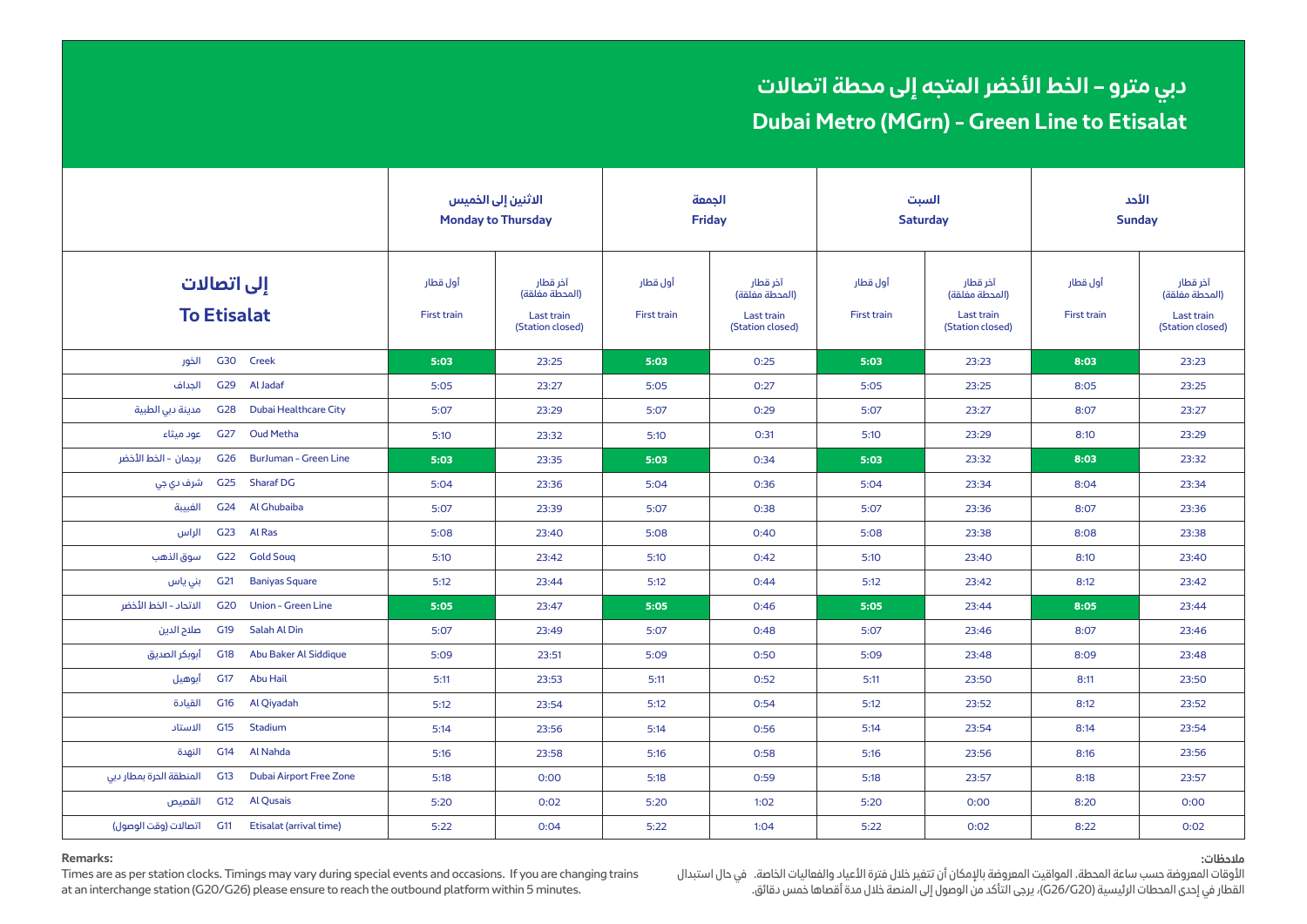

### الرموز

| إسم المنطقة<br><b>Community Name</b> | البرشاء<br><b>AL BARSHA</b> |
|--------------------------------------|-----------------------------|
| رقم القطاع<br>Zone Number            |                             |
|                                      |                             |
| aمحطة باص<br>Bus Station             |                             |
| محطة فيري<br>Ferry Station           |                             |

| محصه میری<br><b>Ferry Station</b>             |
|-----------------------------------------------|
| محطة الباص المائى<br><b>Water Bus Station</b> |
| مطار<br>Airport                               |
| موقف مُفطَّى<br><b>Covered Car Park</b>       |

| خط المترو الأد<br>tro Red Line: |                  |
|---------------------------------|------------------|
| خط المترو الأذ<br>o Green Line  |                  |
| خط تراح<br><b>Tram Line</b>     |                  |
| خط مونوريل<br>Ionorail Line     |                  |
| خط حافلة<br><b>Bus Line</b>     |                  |
| مسار الفيرى<br>Ferry Route      |                  |
| رقم المحطة<br>tion Number       | G12<br>R12<br>10 |
| محطة<br>Station                 |                  |
| محطة أخيرة<br>ninal Station     | I TIIL           |
| محطة انتقالىة                   |                  |

المواصلات العامة Public Transport



# شبكة خطوط قطارات دبي **Dubai Rail Network**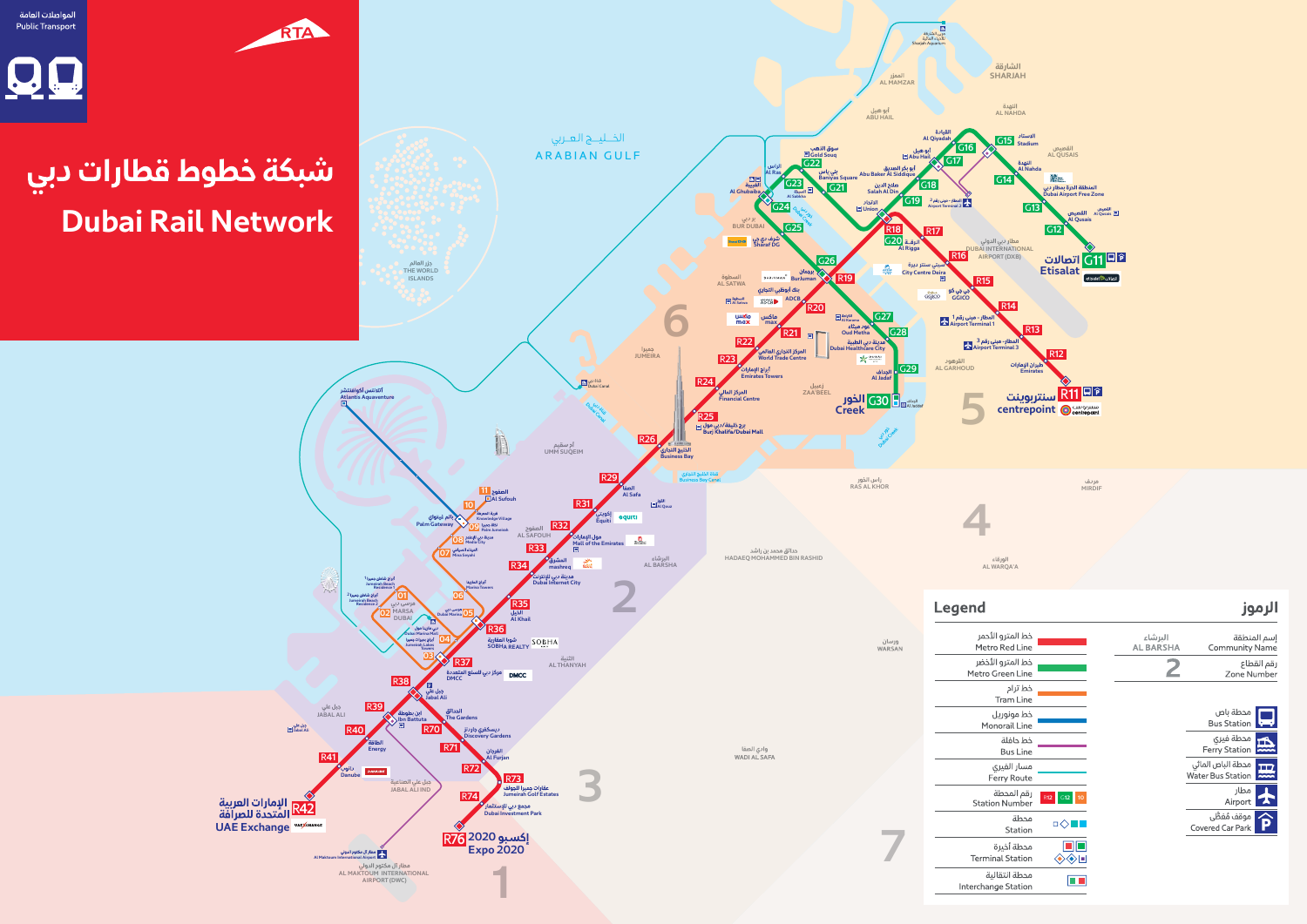

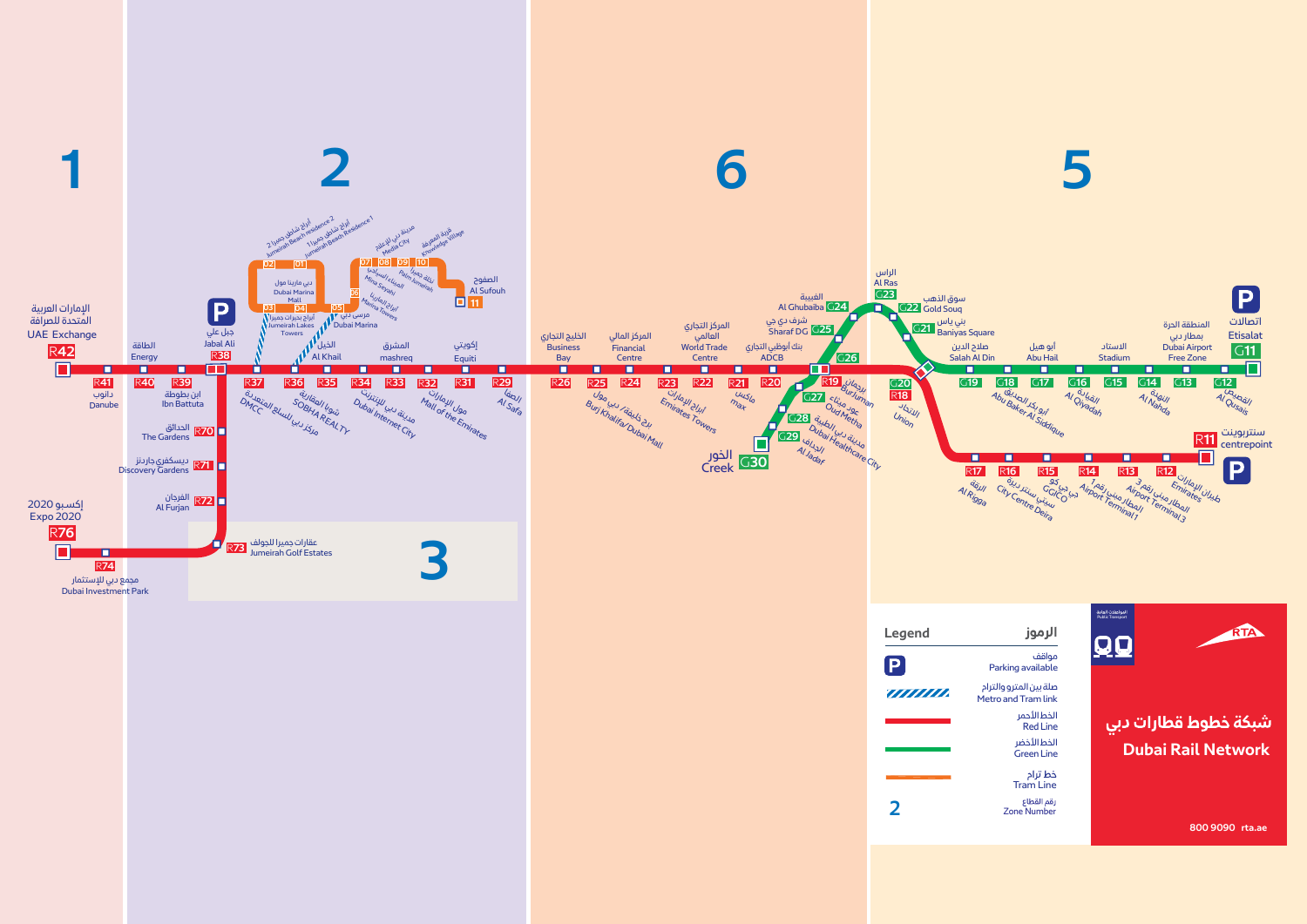# **Atlantis Aquaventure Remarks:**

Times are as per station clocks.

Timings may vary during special events and occasions.

Tram passengers should check out from the tram station before checking in at the metro gates.

### **ملاحظات:**

الأوقات المعروضة حسب ساعة المحطة. المواقيت المعروضة بالإمكان أن تتغير خلال فترة الأعياد و الفعاليات الخاصة. على المسافرين تسجيل الخروج من محطة الترام قبل تسجيل الدخول عند بوابات محطة المترو .

# **ساعات تشغيل محطات ترام دبي Dubai Tram operating times for stations**

| ترام دبي إلى أبراج بحيرات جميرا<br><b>Dubai Tram to Jumeirah Lakes Towers</b> |                            |                                                                 |                            |                                                                 |  |  |  |  |
|-------------------------------------------------------------------------------|----------------------------|-----------------------------------------------------------------|----------------------------|-----------------------------------------------------------------|--|--|--|--|
| الأحد<br>الاثنين إلى السبت<br><b>Monday to Saturday</b><br>Sunday             |                            |                                                                 |                            |                                                                 |  |  |  |  |
| إلى أبراج بحيرات جميرا<br><b>To Jumerirah Lakes Towers</b>                    | وقت أول ترام<br>First Tram | وقت آخر ترام<br>(المحطة مغلقة)<br>Last Tram<br>(Station closed) | وقت أول ترام<br>First Tram | وقت آخر ترام<br>(المحطة مغلقة)<br>Last Tram<br>(Station closed) |  |  |  |  |
| الصفوم 11 Al Sufouh                                                           | 6:00                       | 0:24                                                            | 9:00                       | 0:20                                                            |  |  |  |  |
| 10 قرية المعرفة<br>Knowledge Village                                          | 6:02                       | 0:26                                                            | 9:02                       | 0:22                                                            |  |  |  |  |
| 09 Palm Jumeirah                                                              | 6:05                       | 0:29                                                            | 9:05                       | 0:25                                                            |  |  |  |  |
| 08 Media City مدينة دبي للإعلام                                               | 6:07                       | 0:31                                                            | 9:07                       | 0:27                                                            |  |  |  |  |
| 07 Mina Seyahi                                                                | 6:09                       | 0:33                                                            | 9:09                       | 0:29                                                            |  |  |  |  |
| 06 Marina Towers أبراج المارينا                                               | 6:12                       | 0:36                                                            | 9:12                       | 0:32                                                            |  |  |  |  |
| 05 Dubai Marina                                                               | 6:16                       | 0:40                                                            | 9:16                       | 0:36                                                            |  |  |  |  |
| 1 أبراج شاطئ جميرا<br>1 O1 Jumeirah Beach Residence                           | 6:20                       | 0:44                                                            | 9:20                       | 0:40                                                            |  |  |  |  |
| 2 Jumeirah Beach Residence أبراج شاطئ جميراً                                  | 6:22                       | 0:46                                                            | 9:22                       | 0:42                                                            |  |  |  |  |
| (Jumeirah Lakes Towers (arrival time أبراج بحيرات جميرا (وقت الوصول)          | 6:26                       | 0:50                                                            | 9:26                       | 0:46                                                            |  |  |  |  |

|                                                    | <b>Dubai Tram to Al Sufouh</b>    |                                                                 |                            |                                                                 |  |  |
|----------------------------------------------------|-----------------------------------|-----------------------------------------------------------------|----------------------------|-----------------------------------------------------------------|--|--|
|                                                    |                                   | الاثنين إلى السبت<br><b>Monday to Saturday</b>                  | الأحد<br><b>Sunday</b>     |                                                                 |  |  |
| إلى الصفوح<br><b>To Sufouh</b>                     | وقت أول ترام<br><b>First Tram</b> | وقت آخر ترام<br>(المحطة مغلقة)<br>Last Tram<br>(Station closed) | وقت أول ترام<br>First Tram | وقت آخر ترام<br>(المحطة مغلقة)<br>Last Tram<br>(Station closed) |  |  |
| Jumeirah Lakes Towers أبراج بحيرات جميرا           | 6:26                              | 0:50                                                            | 9:26                       | 0:46                                                            |  |  |
| 04 Dubai Marina Mall دبی مارینا مول                | 6:28                              | 0:52                                                            | 9:28                       | 0:48                                                            |  |  |
| 05 Dubai Marina مرسی دبی                           | 6:31                              | 0:55                                                            | 9:31                       | 0:51                                                            |  |  |
| 06 Marina Towers أبراج المارينا                    | 6:34                              | 0:58                                                            | 9:34                       | 0:54                                                            |  |  |
| 07 الميناء السياحي<br>Mina Seyahi                  | 6:37                              | 1:01                                                            | 9:37                       | 0:57                                                            |  |  |
| 08 Media City مدينة دبي للإعلام                    | 6:38                              | 1:02                                                            | 9:38                       | 0:58                                                            |  |  |
| 09 نخلة جميرا<br>Palm Jumeirah                     | 6:40                              | 1:04                                                            | 9:40                       | 1:00                                                            |  |  |
| 10 قرية المعرفة<br>Knowledge Village               | 6:43                              | 1:07                                                            | 9:43                       | 1:03                                                            |  |  |
| 11 الصفوح (وقت الوصول)<br>Al Sufouh (arrival time) | 6:44                              | 1:08                                                            | 9:44                       | 1:04                                                            |  |  |
|                                                    |                                   |                                                                 |                            |                                                                 |  |  |



# **ترام دبي إلى الصفوح**